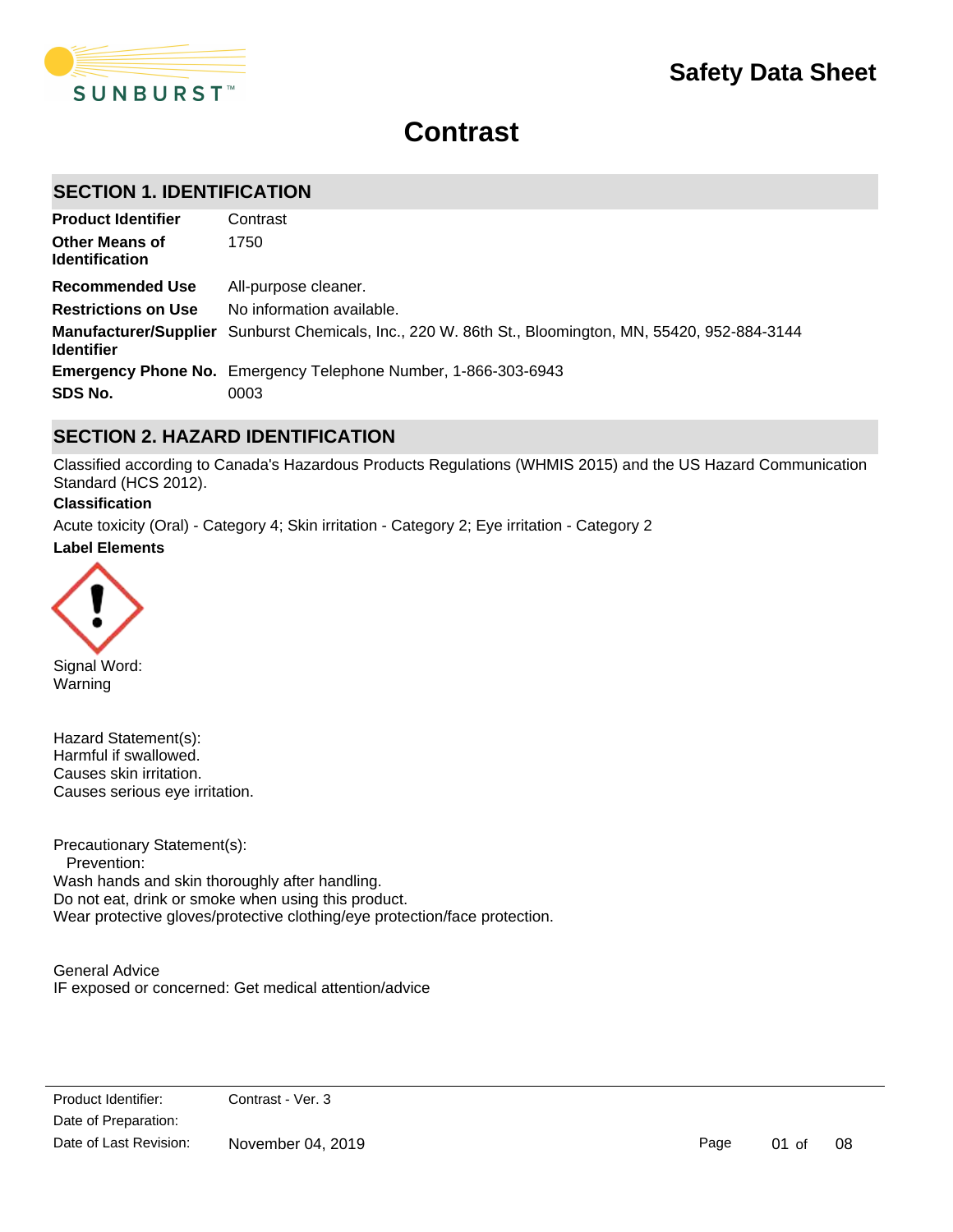Eyes

IF IN EYES: Rinse cautiously with water for several minutes. Remove contact lenses, if present and easy to do. Continue rinsing.

Immediately call a POISON CENTRE or doctor.

**Skin** IF ON SKIN: Wash with plenty of water. Take off contaminated clothing and wash it before reuse. If skin irritation occurs: Get medical advice/attention.

**Inhalation** 

IF INHALED: If breathing is difficult, remove person to fresh air and keep comfortable for breathing. Call a POISON CENTRE or doctor if you feel unwell.

Ingestion IF SWALLOWED: Call a POISON CENTRE or doctor if you feel unwell. IF SWALLOWED: Rinse mouth. Do NOT induce vomiting.

 Storage: Store locked up.

Store in a well-ventilated place. Keep container tightly closed.

Disposal:

Dispose of contents and container in accordance with local, regional, national and international regulations. **Other Hazards**

Not applicable.

 $-$ 

PRODUCT AT USE DILUTION Not a hazardous substance or mixture.

 $-$ Classification Category of Use Dilution: Not hazardous at use dilution.

# **SECTION 3. COMPOSITION/INFORMATION ON INGREDIENTS**

| SECTION 3. COMPOSITION/INFORMATION ON INGREDIENTS             |             |             |                          |                    |
|---------------------------------------------------------------|-------------|-------------|--------------------------|--------------------|
| <b>Chemical Name</b>                                          | CAS No.     | %           | <b>Other Identifiers</b> | <b>Other Names</b> |
| Mixed Ethoxylated Alcohol                                     | proprietary | 60-80       |                          |                    |
| Benzenesulphonic acid, C10-C13<br>alkyl derivs., sodium salts | 68411-30-3  | $10 - 30$   |                          |                    |
| 2-propenoic acid, homopolymer,<br>sodium salt                 | 9003-04-7   | $5-10$      |                          |                    |
| Fragrance.                                                    | proprietary | $0 - 1$     |                          |                    |
| <b>Blue Dye</b>                                               | proprietary | $0 - 0.001$ |                          |                    |

### **Notes**

PRODUCT AT USE DILUTION Contains ingredients listed above at weight % less than 0.5%

PRODUCT AT USE DILUTION No hazardous ingredients at dilution level.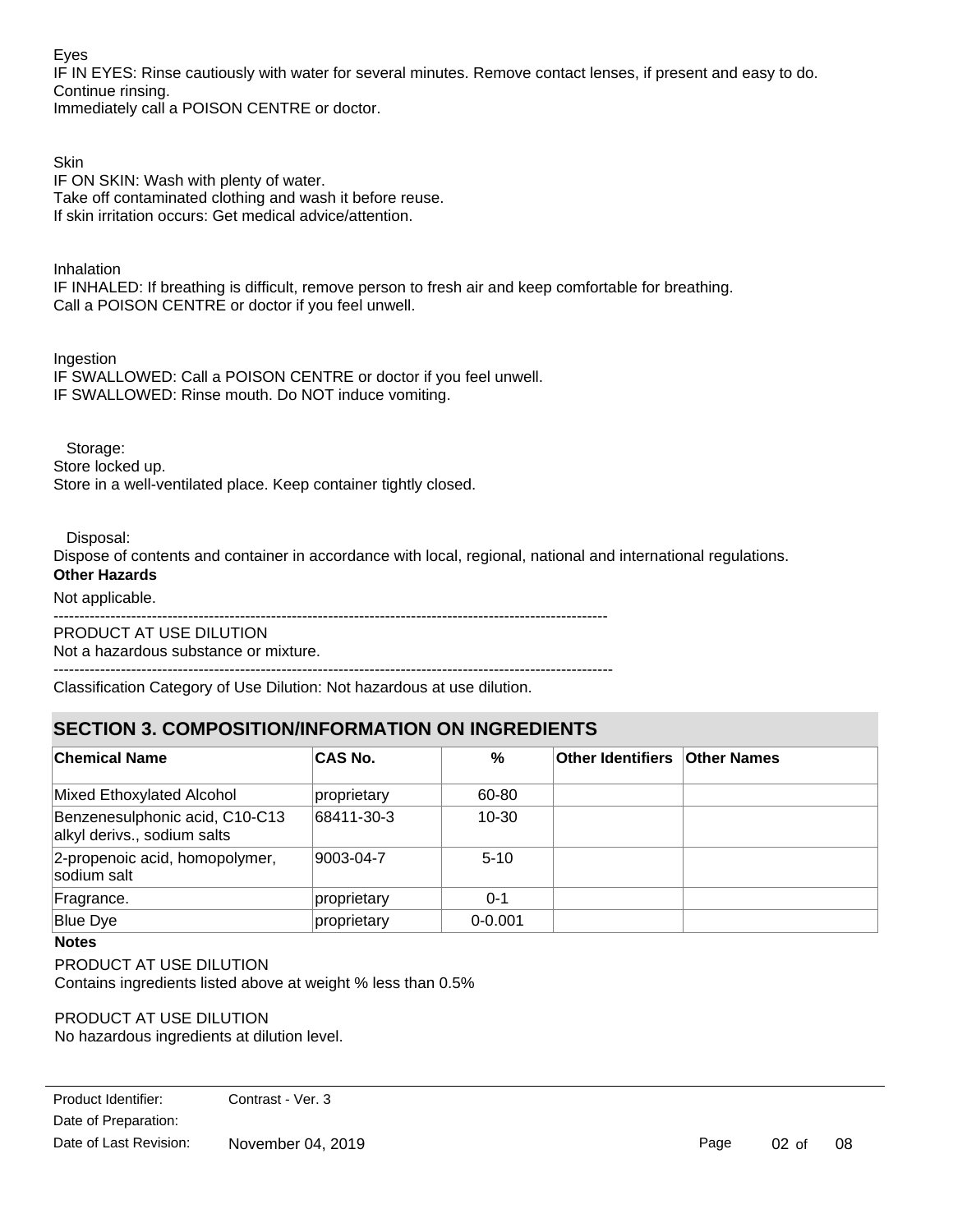# **SECTION 4. FIRST-AID MEASURES**

#### **First-aid Measures**

#### **Inhalation**

Remove source of exposure or move to fresh air. Get medical advice or attention if you feel unwell or are concerned.

#### **Skin Contact**

Wash gently and thoroughly with lukewarm, gently flowing water and mild soap for 5 minutes. If symptoms persist, call a physician.

#### **Eye Contact**

Immediately rinse the contaminated eye(s) with lukewarm, gently flowing water for 15-20 minutes, while holding the eyelid(s) open. If eye irritation persists, get medical advice or attention.

#### **Ingestion**

Do NOT induce vomiting. Drink plenty of water. Never give anything by mouth to an unconscious person. If symptoms persist, call a physician.

#### **First-aid Comments**

Get medical advice or attention if you feel unwell or are concerned.

----------------------------------------------------------------------------------------------------------

PRODUCT AT USE DILUTION EYE CONTACT: Rinse with plenty of water.

SKIN CONTACT: Rinse with plenty of water.

INHALATION: Get medical attention if symptoms occur.

INGESTION: Rinse mouth. Get medical attention if symptoms occur. ----------------------------------------------------------------------------------------------------------.

#### **Most Important Symptoms and Effects, Acute and Delayed**

None known.

#### **Immediate Medical Attention and Special Treatment**

#### **Special Instructions**

Treat symptomatically.

### **SECTION 5. FIRE-FIGHTING MEASURES**

#### **Extinguishing Media**

### **Suitable Extinguishing Media**

Water. Carbon dioxide (CO 2 ). Dry chemical.

**Unsuitable Extinguishing Media**

None known.

### **Specific Hazards Arising from the Product**

Not sensitive to static discharge. Not sensitive to mechanical Impact.

### **Special Protective Equipment and Precautions for Fire-fighters**

As in any fire, wear self-contained breathing apparatus pressure-demand, MSHA/NIOSH (approved or equivalent) and full protective gear.

As in any fire, wear self-contained breathing apparatus pressure-demand, MSHA/NIOSH (approved or equivalent) and full protective gear.

Date of Preparation: Product Identifier: Contrast - Ver. 3 Date of Last Revision: November 04, 2019

Page 03 of 08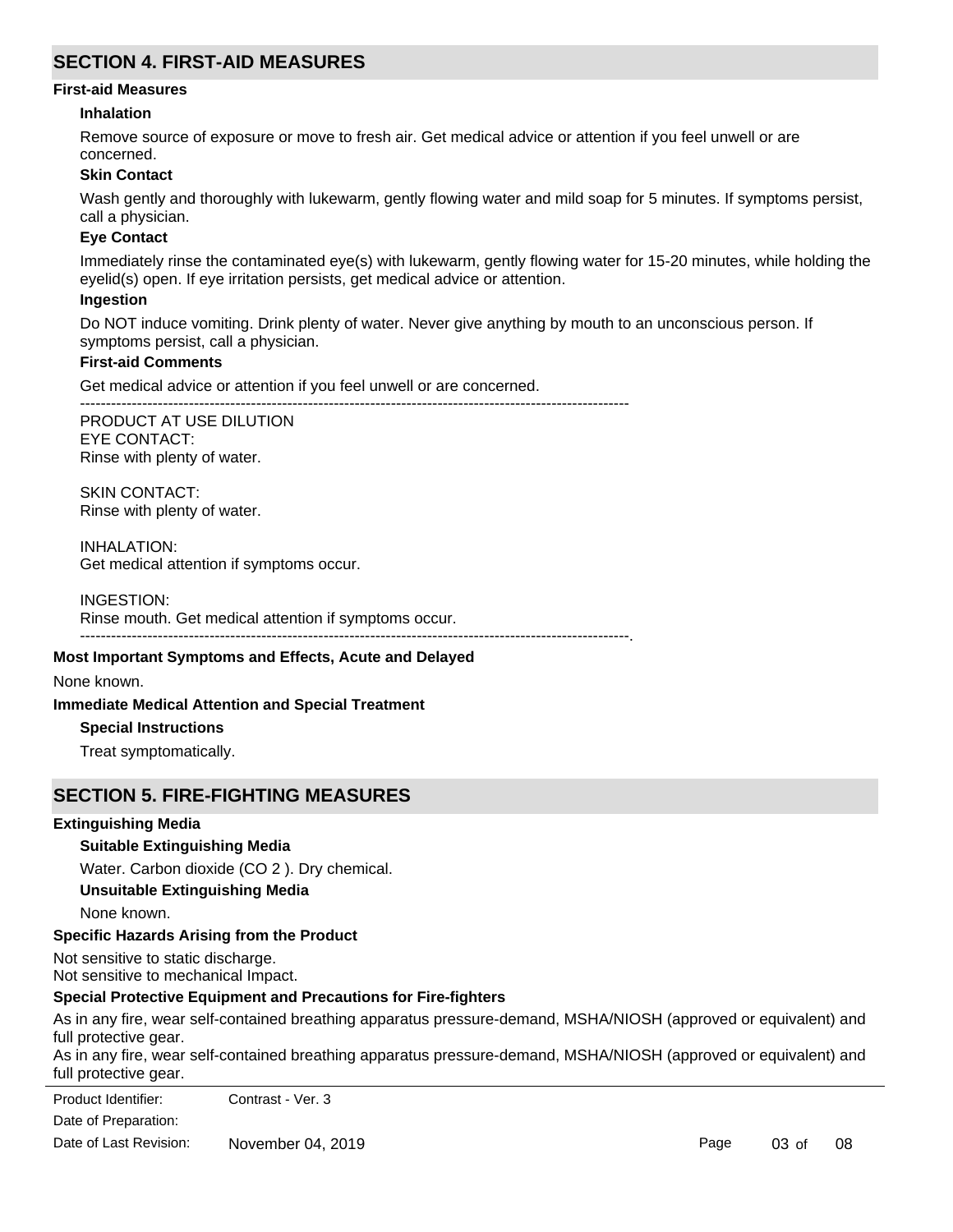# **SECTION 6. ACCIDENTAL RELEASE MEASURES**

#### **Personal Precautions, Protective Equipment, and Emergency Procedures**

Avoid contact with eyes. If spilled, take caution, as material can cause surfaces to become very slippery.

#### **Environmental Precautions**

Avoid release to the environment. Collect spillage. See Section 12 for additional Ecological Information. Dispose of contents/container to an approved waste disposal plant.

#### **Methods and Materials for Containment and Cleaning Up**

Contain and soak up spill with absorbent that does not react with spilled product.

Collect and reuse if possible. Following product recovery, flush area with water.

#### **Other Information**

----------------------------------------------------------------------------------------------------------

#### PRODUCT AT USE DILUTION

Personal precautions, protective equipment and emergency procedures: Avoid contact with skin, eyes and clothing. Do not breathe spray mist. Solution can cause surfaces to become slippery

#### Environmental precautions:

Avoid release to the environment. Rinse or mop up use solutions. Solutions may be flushed down sanitary sewer drains.

Methods and materials for containment and cleaning up: Prevent further leakage and leakage, mop or wipe up spilled solution. Rinse to drain.

----------------------------------------------------------------------------------------------------------.

# **SECTION 7. HANDLING AND STORAGE**

#### **Precautions for Safe Handling**

Handle in accordance with good industrial hygiene and safety practice. Avoid contact with eyes.

#### **Conditions for Safe Storage**

Keep container tightly closed. Keep container closed when not in use. Keep out of the reach of children.

#### ---------------------------------------------------------------------------------------------------------- PRODUCT AT USE DILUTION

Precautions for Safe Handling:

Wash hands after handling. Handle in accordance with good industrial hygiene and safety practice.

Conditions for Safe Storage:

Keep out of reach of children. Store in suitable labeled containers.

----------------------------------------------------------------------------------------------------------.

# **SECTION 8. EXPOSURE CONTROLS/PERSONAL PROTECTION**

A5 = Not suspected as a human carcinogen.

### **Appropriate Engineering Controls**

Provide eyewash in work area, if contact or splash hazard exists.

### **Individual Protection Measures**

### **Eye/Face Protection**

Wear chemical safety goggles.

### **Skin Protection**

Not required, if used as directed. Rubber or vinyl gloves recommended when handling solid chemicals.

#### **Respiratory Protection**

Not normally required if product is used as directed. If exposure limits are exceeded or irritation is experienced, NIOSH/MSHA approved respiratory protection should be worn.

Date of Preparation: Product Identifier: Contrast - Ver. 3 Date of Last Revision: November 04, 2019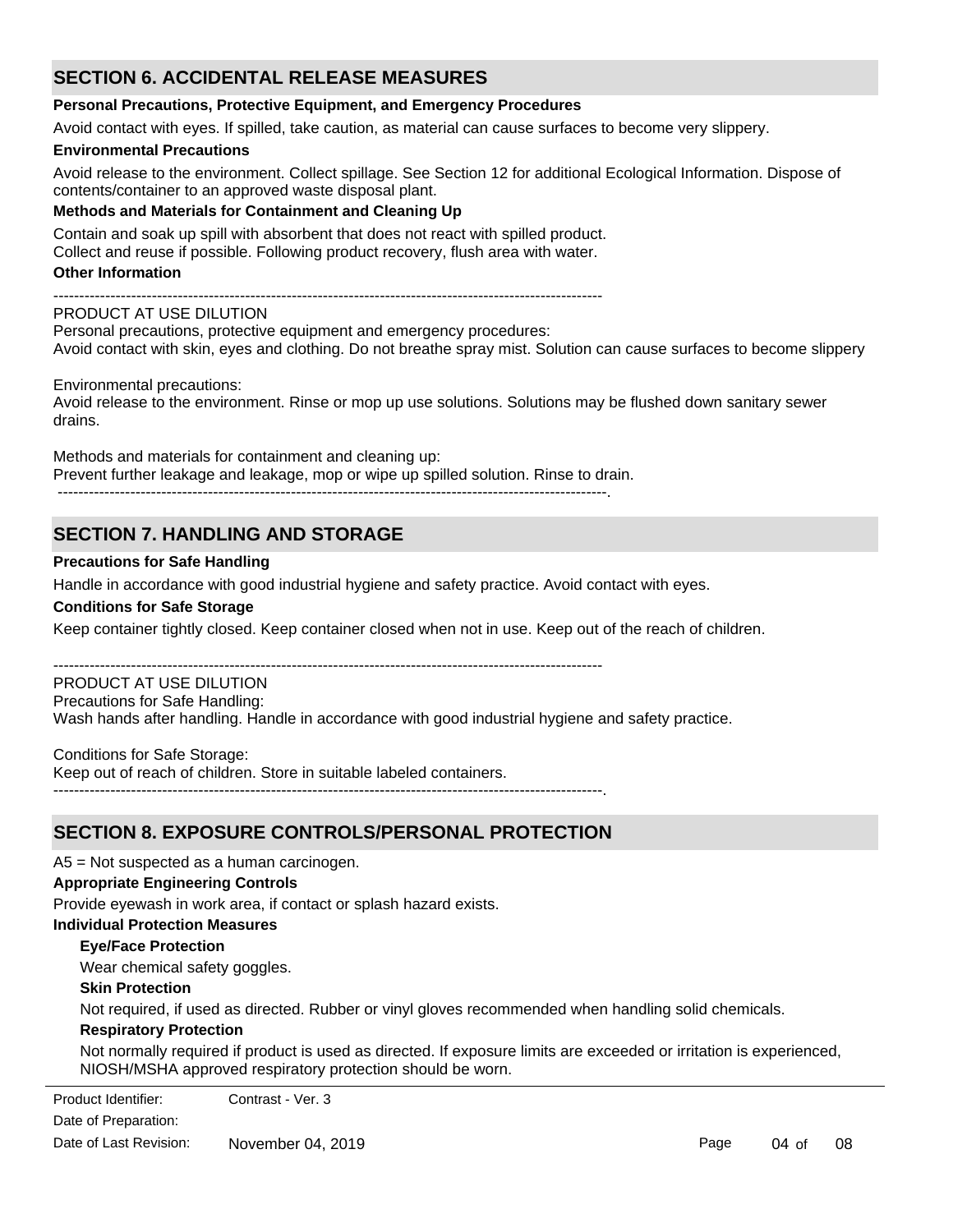# **SECTION 9. PHYSICAL AND CHEMICAL PROPERTIES**

### **Basic Physical and Chemical Properties**

| Appearance                                                   | Blue.                                                |
|--------------------------------------------------------------|------------------------------------------------------|
| Odour                                                        | Floral                                               |
| <b>Odour Threshold</b>                                       | Not available                                        |
| рH                                                           | Not available                                        |
| <b>Melting Point/Freezing Point</b>                          | 60 °C (140 °F) (melting); Not applicable (freezing)  |
| <b>Initial Boiling Point/Range</b>                           | Not available                                        |
| <b>Flash Point</b>                                           | Not available                                        |
| <b>Evaporation Rate</b>                                      | Not applicable                                       |
| <b>Flammability (solid, gas)</b>                             | Not applicable                                       |
| <b>Upper/Lower Flammability or</b><br><b>Explosive Limit</b> | Not applicable (upper); Not applicable (lower)       |
| <b>Vapour Pressure</b>                                       | Not applicable                                       |
| Vapour Density (air = 1)                                     | Not applicable                                       |
| <b>Relative Density (water = 1)</b>                          | Not available                                        |
| <b>Solubility</b>                                            | Soluble in water; Not available (in other liquids)   |
| <b>Partition Coefficient,</b><br>n-Octanol/Water (Log Kow)   | Not applicable                                       |
| <b>Auto-ignition Temperature</b>                             | Not applicable                                       |
| <b>Decomposition Temperature</b>                             | Not available                                        |
| <b>Viscosity</b>                                             | Not applicable (kinematic); Not applicable (dynamic) |
| <b>Other Information</b>                                     |                                                      |
| <b>Physical State</b>                                        | Solid                                                |
| <b>Use Dilution</b>                                          | Use dilution pH is 7.5 - 9.0 pH                      |
| <b>VOC Content</b>                                           | VOC Content $(\%) =$<br>0%                           |
|                                                              |                                                      |

# **SECTION 10. STABILITY AND REACTIVITY**

**Chemical Stability** Normally stable. **Conditions to Avoid** None known. **Incompatible Materials** None known. **Hazardous Decomposition Products** None known. **Possibility of Hazardous Reactions** None expected under normal conditions of storage and use. **Reactivity** None known.

# **SECTION 11. TOXICOLOGICAL INFORMATION**

### **Likely Routes of Exposure**

**Acute Toxicity** Skin contact; eye contact.

Date of Preparation: Product Identifier: Contrast - Ver. 3 Date of Last Revision: November 04, 2019

Page 05 of 08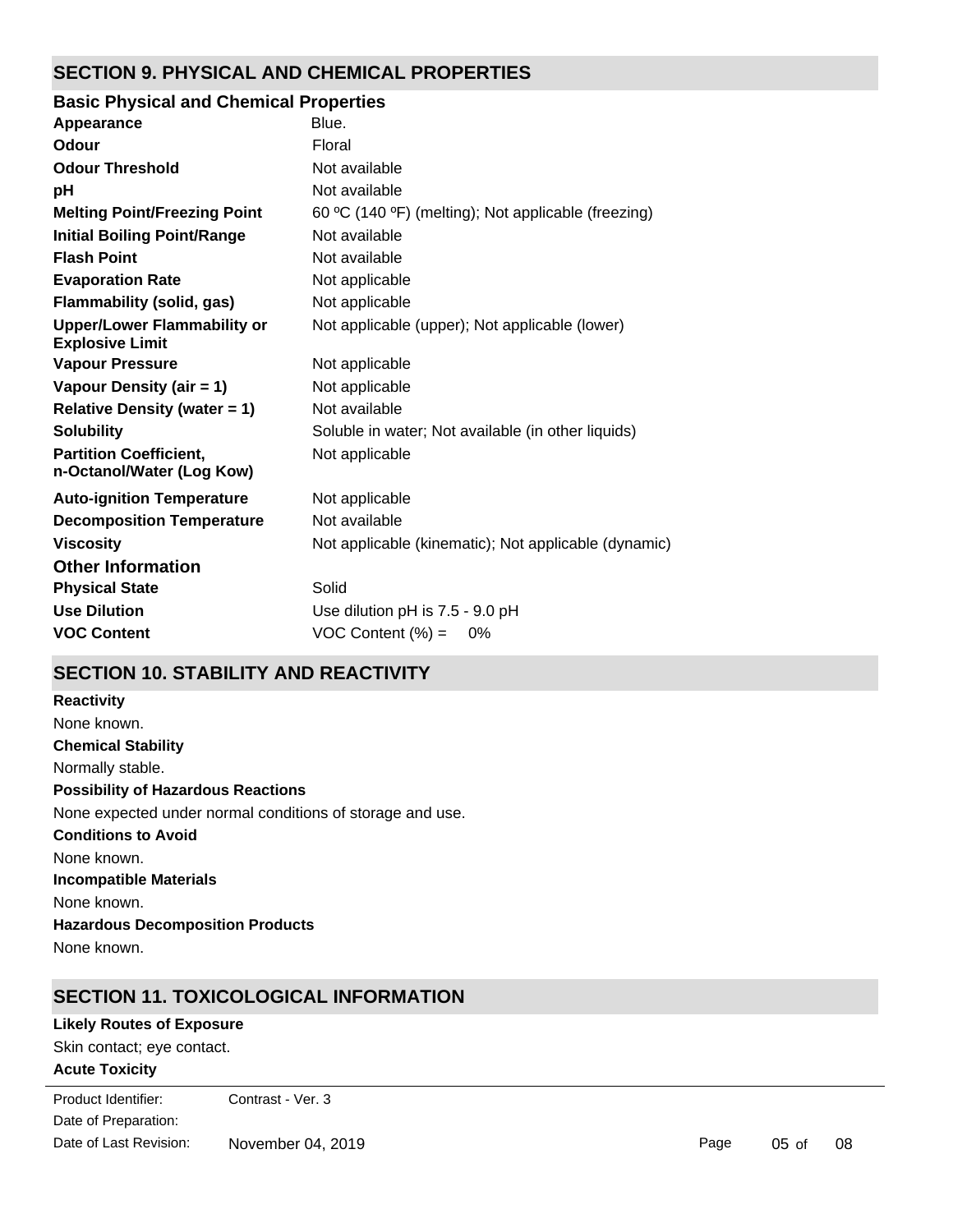| <b>Chemical Name</b>                                             | <b>LC50</b>                                                                                           | LD50 (oral)      | LD50 (dermal) |
|------------------------------------------------------------------|-------------------------------------------------------------------------------------------------------|------------------|---------------|
| Benzenesulphonic acid,<br>C10-C13 alkyl derivs.,<br>sodium salts | Not available                                                                                         | 1020 mg/kg (rat) | Not available |
| LC50: No information was located.                                |                                                                                                       |                  |               |
| LD50 (oral): No information was located.                         |                                                                                                       |                  |               |
| LD50 (dermal): No information was located.                       |                                                                                                       |                  |               |
| <b>Skin Corrosion/Irritation</b>                                 |                                                                                                       |                  |               |
| Causes skin irritation.                                          |                                                                                                       |                  |               |
| <b>Serious Eye Damage/Irritation</b>                             |                                                                                                       |                  |               |
| Causes serious eye damage.                                       |                                                                                                       |                  |               |
| STOT (Specific Target Organ Toxicity) - Single Exposure          |                                                                                                       |                  |               |
| <b>Inhalation</b>                                                |                                                                                                       |                  |               |
| May cause irritation of respiratory tract.                       |                                                                                                       |                  |               |
| Ingestion                                                        |                                                                                                       |                  |               |
|                                                                  | Harmful if swallowed. Ingestion may cause gastrointestinal irritation, nausea, vomiting and diarrhea. |                  |               |
| <b>Aspiration Hazard</b>                                         |                                                                                                       |                  |               |
| No information was located.                                      |                                                                                                       |                  |               |
| <b>STOT (Specific Target Organ Toxicity) - Repeated Exposure</b> |                                                                                                       |                  |               |
| No information available.                                        |                                                                                                       |                  |               |
| <b>Respiratory and/or Skin Sensitization</b>                     |                                                                                                       |                  |               |
| No information available.                                        |                                                                                                       |                  |               |
| Carcinogenicity                                                  |                                                                                                       |                  |               |
| Not a carcinogen.                                                |                                                                                                       |                  |               |
| <b>Reproductive Toxicity</b>                                     |                                                                                                       |                  |               |
| <b>Development of Offspring</b>                                  |                                                                                                       |                  |               |
| No information was located.                                      |                                                                                                       |                  |               |
| <b>Sexual Function and Fertility</b>                             |                                                                                                       |                  |               |
| No information was located.                                      |                                                                                                       |                  |               |
| <b>Effects on or via Lactation</b>                               |                                                                                                       |                  |               |
| No information was located.                                      |                                                                                                       |                  |               |
| <b>Germ Cell Mutagenicity</b>                                    |                                                                                                       |                  |               |
| Not mutagenic.                                                   |                                                                                                       |                  |               |
| <b>Interactive Effects</b>                                       |                                                                                                       |                  |               |
| No information was located.                                      |                                                                                                       |                  |               |
| <b>Other Information</b>                                         |                                                                                                       |                  |               |
| <b>IN THE LIGT AT LIGT DILITION</b>                              |                                                                                                       |                  |               |

PRODUCT AT USE DILUTION

Inhalation: Health injuries are not known or expected under normal use. Eye Contact: Health injuries are not known or expected under normal use. Skin Contact: Health injuries are not known or expected under normal use. Ingestion: Health injuries are not known or expected under normal use. ---------------------------------------------------------------------------------------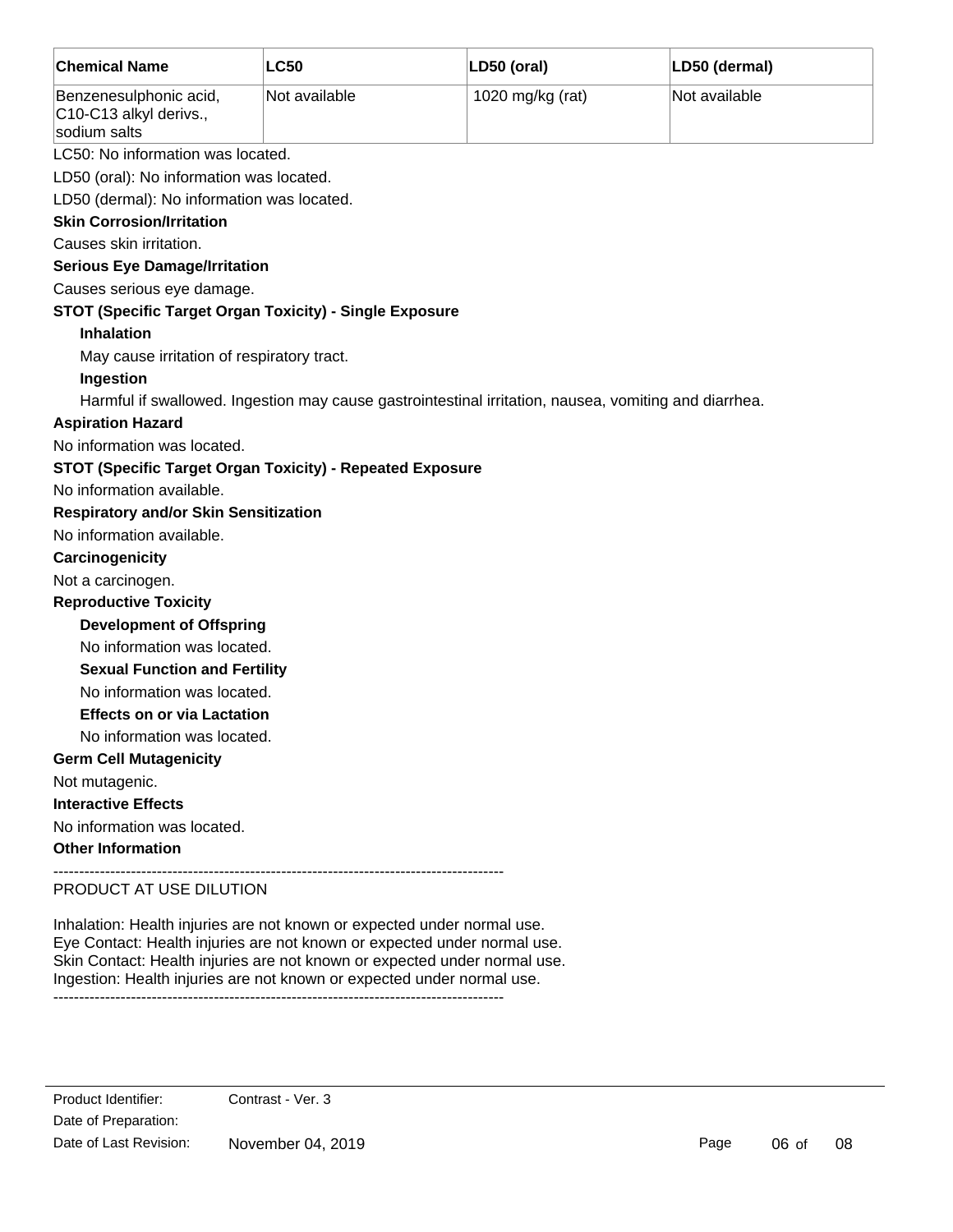# **SECTION 12. ECOLOGICAL INFORMATION**

#### **Ecotoxicity**

Harmful, with long lasting effects to aquatic life, based on acute toxicity tests.

### **Acute Aquatic Toxicity**

| <b>Chemical Name</b>                                             | <b>LC50 Fish</b>                                          | <b>IEC50 Crustacea</b>                               | <b>ErC50 Aquatic</b><br><b>Plants</b> | ErC50 Algae                                                                   |
|------------------------------------------------------------------|-----------------------------------------------------------|------------------------------------------------------|---------------------------------------|-------------------------------------------------------------------------------|
| 2-propenoic acid,<br>homopolymer, sodium salt                    | Not available                                             | Not available                                        | Not available                         | Not available                                                                 |
| Benzenesulphonic acid,<br>C10-C13 alkyl derivs.,<br>sodium salts | 1.67 mg/L (Lepomis<br>macrochirus<br>(bluegill); 96-hour) | 2.9 mg/L (Daphnia<br>magna (water flea);<br>48-hour) | Not available                         | $29 \text{ mg/L}$<br>(Pseudokirchneriella<br>subcapitata (algae);<br>96-hour) |

### **Persistence and Degradability**

No information available.

### **Bioaccumulative Potential**

No information available.

#### **Mobility in Soil**

Studies are not available.

#### **Other Adverse Effects**

There is no information available.

# **SECTION 13. DISPOSAL CONSIDERATIONS**

#### **Disposal Methods**

Dispose of contents and container in accordance with local, regional, national and international regulations.

# **SECTION 14. TRANSPORT INFORMATION**

Not regulated under Canadian TDG regulations. Not regulated under US DOT Regulations.

**Environmental** Not applicable

**Hazards**

**Special Precautions** Not applicable

### **Transport in Bulk According to Annex II of MARPOL 73/78 and the IBC Code**

Not applicable

# **SECTION 15. REGULATORY INFORMATION**

### **Safety, Health and Environmental Regulations**

### **Canada**

### **Domestic Substances List (DSL) / Non-Domestic Substances List (NDSL)**

All ingredients are listed on the DSL/NDSL.

### **USA**

### **Toxic Substances Control Act (TSCA) Section 8(b)**

All ingredients are listed on the TSCA Inventory.

### **Additional USA Regulatory Lists**

SARA Title III - Section 313:

Section 313 of Title III of the Superfund Amendments and Reauthorization Act of 1986 (SARA). This product does not contain any chemicals which are subject to the reporting requirements of the Act and Title 40 of the Code of Federal Regulations, Part 372.